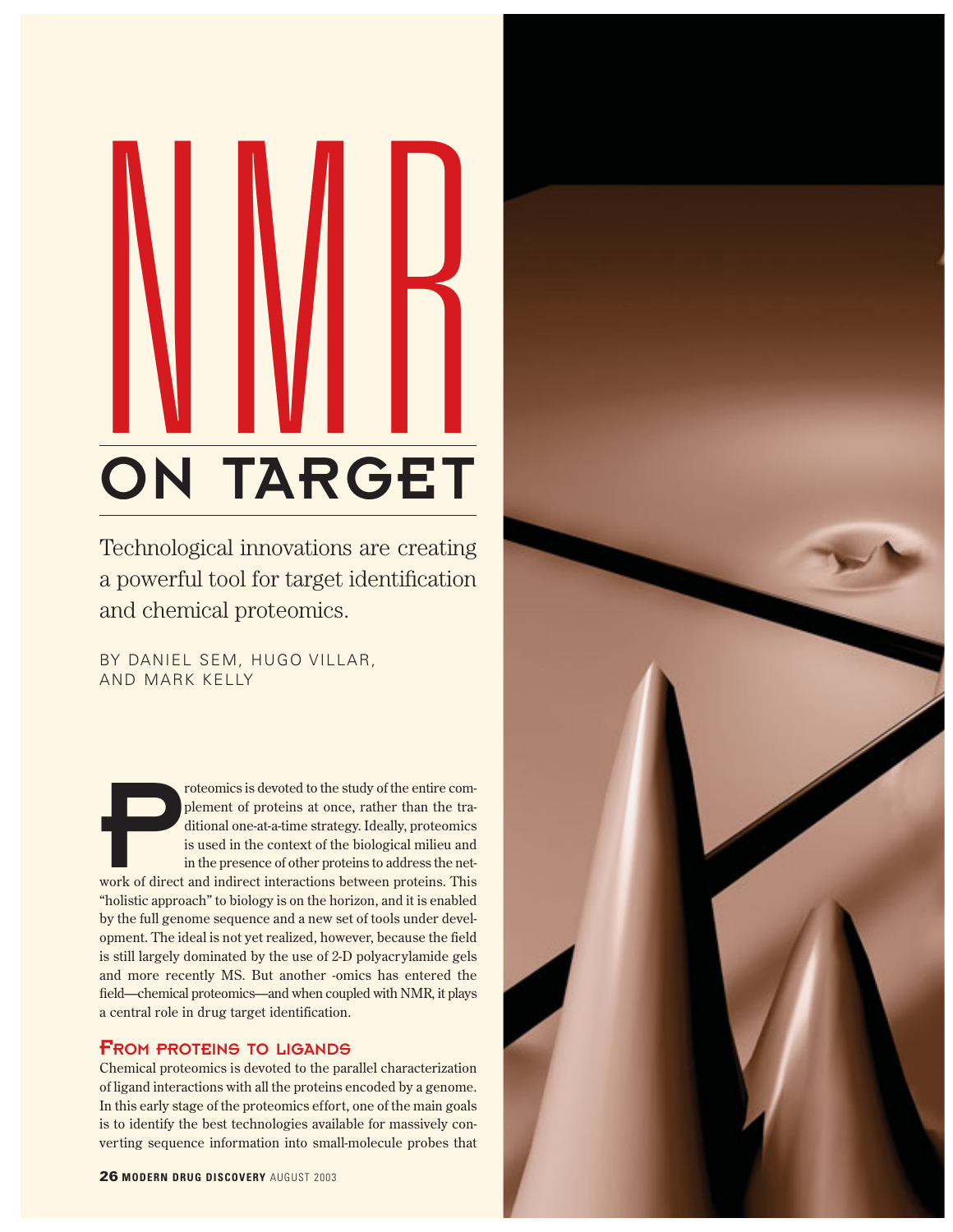

enhance our understanding of biological processes or serve as leads for drug discovery. Such studies should allow characterization of a protein in its biological milieu and provide a sense of the specificity of interactions with ligands.

Traditionally, collections of proteins were studied en masse with denaturing polyacrylamide gels, and larger numbers of proteins were studied with 2-D gels. These analyses have been extended into chemical proteomics by companies such as Serenex (*www.serenex.com*) and ActivX (*www.activx.com*), whose researchers have devised means of studying protein–ligand interactions by preselecting subproteome fractions, extracting the components from 1- and 2-D gels, and doing affinity labeling and in-gel detection or mass spectral analysis. And although 2-D gel electrophoresis and MS have become pivotal in this field as tools for visualizing, isolating, and identifying low-abundance proteins, the need for new technologies and methods is stimulating exciting new research and development in this realm.

Some of the more promising new tools are small-molecule probes that can be used to covalently modify a set of related enzymes and subsequently allow their purification and identification as drug targets (*1*). When researchers use this strategy with known, therapeutically active ligands, the ligands can serve as both target-validation probes and novel drug leads (*2*). This parallel strategy provides significant leverage when combined with the use of combinatorial libraries focused on gene families such as kinases, like those developed at Vertex Pharmaceuticals (*www.vpharm.com*). For this parallel attack on a gene family to work, the pairing of a combinatorial library with a gene family must be based on a solid structural proteomics analysis of the gene family. In other words, you need to understand the locks before you start mass-producing keys.

That was the case when researchers at Triad Therapeutics (*www.triadthera.com*) used chemo- and bioinformatic analysis to parse the entire *Mycobacterium tuberculosis* proteome according to dehydrogenase binding sites (*3*). In this strategy, researchers clustered proteins on the basis of conserved cofactor geometry and binding site features, after analysis of more than 200 crystal structures. They developed a method using "protein key" descriptors that enabled the identification of these pharmacofamilies based on sequence alone. Using these protein keys, the scientists determined that *M. tuberculosis* has a disproportionately large family of single-domain Rossman-fold dehydrogenases (2% of its open reading frames). These proteins are typically involved in cell wall synthesis and related reactions, making them likely anti-infective drug targets. Thus, developments in structural proteomics are crucial to the success of these chemical proteomic strategies because they provide the understanding of binding sites in a gene family needed to attack the family in a proteome-wide manner.

# NMR IN CHEMICAL PROTEOMICS

For a growing number of researchers, NMR technology offers many potential applications in different areas of chemical proteomics. Among the better-known examples is the use of NMR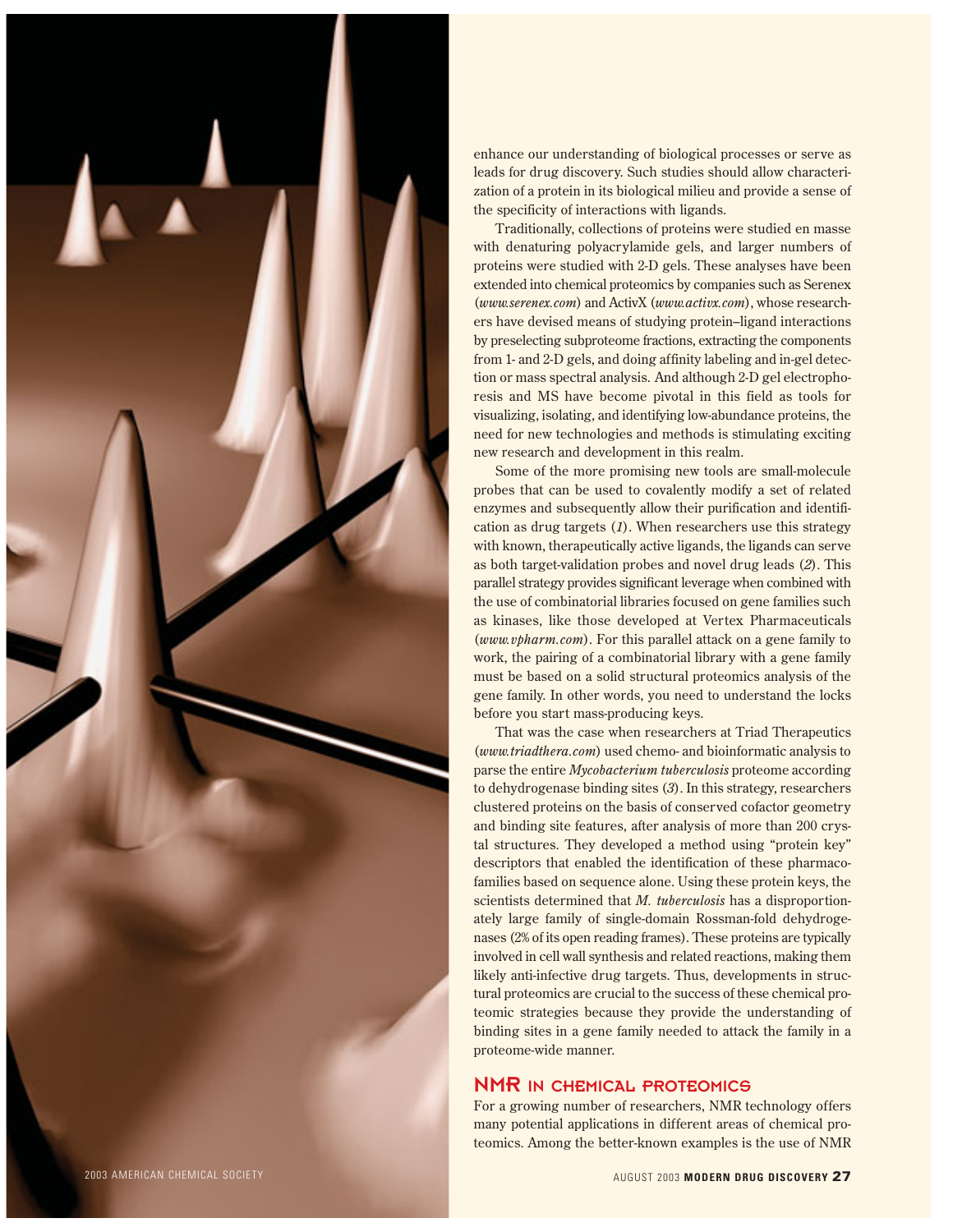

Figure 1. Electrophoretic NMR. Four 2-D NMR spectra of various proteins in a mixture, separated on the basis of electrophoretic mobility (left), and a 2-D spectrum showing the separation of ubiquitin (U) and bovine serum albumin (BSA), with electrophoretic mobility as one of the two axes (right). (Adapted with permission from Ref. 7.)

technology for characterizing protein structures on a large scale, which could be used to establish structure–function relationships and to aid structure-guided drug design. Many prominent NMR groups such as Stephen Fesik's at Abbott Labs (*www.abbott.com*) are working in this arena of high-throughput structure determination and are seeing exciting results.

For example, researchers at several institutes used a variety of methods to determine structures for more than 500 proteins from 5 different microorganisms (*4*). Approximately 20% of these proteins were amenable to NMR. In a similar endeavor, researchers involved in the Southwest Collaboratory for Structural Genomics used residual dipolar couplings to increase the speed of protein fold determination (*5*). They noted that proteins that show evidence of low structural order tend to be difficult to crystallize, and this is where NMR might be most helpful. In one example, they obtained an accurate structure of rubredoxin using only residual dipolar coupling data, which requires ~10% of the data acquisition time of traditional nuclear Overhauser effect strategies. The scientists think that the technique might also be applicable to much larger proteins

(20–80 kDa) if there is a need only to validate or verify homology-modeled or ab initio-calculated structure.

NMR is also well suited to the study of weak protein–protein interactions, which are critical to understanding the effects elicited by protein cascades and which also play a role in drug discovery efforts. All of these NMR-based structural proteomic studies might provide the clues needed to assign functions to proteins, a first step toward target identification. They also enable better focusing of combinatorial libraries of chemical proteomic probes to a particular gene family.

To this end, researchers at Triad Therapeutics developed the NMR SOLVE technology to guide the design of gene-family-focused libraries (*6*). In this strategy, binding sites of even large proteins are mapped with well-characterized ligands such as cofactors. This mapping process allows the assignment of

> NMR cross-peaks for atoms in the protein binding site, which then serve as spectroscopic beacons for orienting cofactor-binding inhibitors or antagonists in the binding site.

> Scientists can use this information to generate a bi-ligand library composed of the antagonist covalently bound to other molecules (diversity elements) in such a manner that the latter are directed to an adjacent specificity pocket. This method works on the principle that molecules bound weakly at two sites on a protein will bind more tightly when joined than a compound bound at only one.

> Thus, even in the absence of a full characterization of protein structure, by combining techniques from NMR, chemistry, and bioinformatics, it is possible to design collections of bi-ligand antagonists that interact with many members of a protein family. Such molecules

can then serve as chemical proteomic probes of function.

NMR has also taken a nod from the traditional 2-D protein gels. A method referred to as 2-D electrophoretic NMR allows for the separation of proteins in an electric field, but in solution rather than a gel (*7*). This NMR method provides an electrophoretic dimension for protein mobility, as shown in Figure 1. The method has tremendous potential as a tool in studies of multiple targets in parallel and might someday be a powerful adjunct to gel-based strategies for studying protein target function.



NMR IS WELL SUITED TO THE STUDY OF WEAK PROTEIN–PROTEIN INTERACTIONS, WHICH PLAY A ROLE IN DRUG DISCOVERY EFFORTS.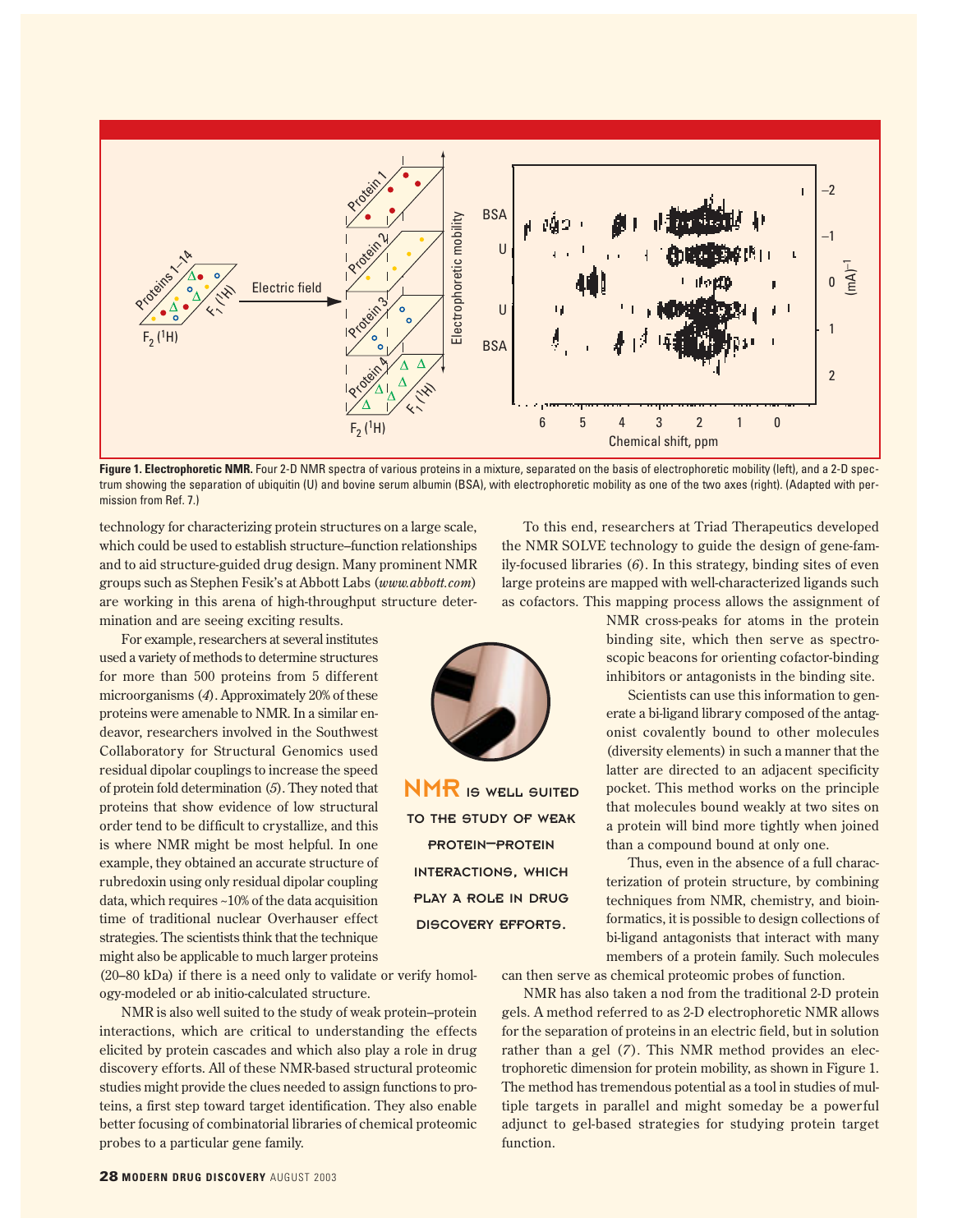## CROSSING FAMILIES OF LIGANDS AND PROTEINS

Of course, drug discovery would be accelerated if there were a way of visualizing protein–ligand interactions with large numbers of compounds proteome-wide. To some extent, this is now feasible in the context of protein gels with the use of fluorescent chemical proteomic probes.

Companies such as Amersham Biosciences (*www.amershambiosciences.com*) provide machines that scan gels for fluorescently tagged proteins, while others like Molecular Probes (*www.molec ularprobes.com*) offer large toolboxes of fluorescent probes. But can we move beyond gels? Although studies in solution using electrophoretic NMR offer one alternative, in vivo studies are preferred.

Fluorescence microscopy can provide views of protein–ligand interactions in organisms such as zebrafish (see "Imaging: Portraits from life", *Modern Drug Discovery*, April 2003, p 30), and molecular imaging using magnetic resonance imaging (MRI) or magnetic resonance spectroscopy (MRS) will likely provide a complementary noninvasive look within organisms

(see "The anatomy of metabolism", *Modern Drug Discovery,* April 2003, p 37).

Such a holistic approach to biological studies suffers mostly from a lack of sensitivity. Although imaging methods like positron emission tomography do not suffer from this limitation, they have their problems, such as the need for appropriately labeled positron-emitting biomarkers. MRI and MRS can still provide this inward glimpse of protein–ligand interactions if sensitivity can

NMR HAS PLAYED A PROMINENT ROLE IN THE GROWING FIELD OF METABONOMICS.

somehow be boosted. Indeed, such a boost might be provided by the noble gas xenon. Hyperpolarized xenon is used to enhance the sensitivity of MRI images, and Alex Pines and colleagues at the University of California, Berkeley (*www.berkeley.edu*), and the Lawrence Berkeley National Laboratory (*www.lbl.gov*) have performed several in vivo imaging studies that demonstrate its potential (Figure 2, *8*).

> Most methods that use NMR to obtain information from living specimens (ranging from cell suspensions to human beings) have focused on small molecules that can be distinguished from all other molecules in the cell by their abundance or because they have been isotopically labeled. Studies of changes in proteins prompted by similar means are starting to appear in the literature. They are opening new avenues to characterizing the dynamics of proteins and other biological macromolecules in their natural environment.

# FROM TARGET TO ANTITARGET **SPACE**

Although the pursuit of noninvasive, highly parallel ligand–protein interaction studies con-

tinues, it must be realized that such analyses have two goals: to define targets to understand biology better, and to design better and more selective drugs with fewer side effects. To accomplish the latter requires a consideration of interactions with enzymes that degrade the drug or molecule—the so-called xenobiotic metabolizing enzymes. To this end, NMR has also played a prominent role in the growing field of metabonomics. As shown by the efforts of Jeremy Nicholson and colleagues (Figure 3, *9*), who developed



Figure 2. Enhancing NMR imaging with hyperpolarized xenon. Researchers prepare hyperpolarized <sup>129</sup>Xe by optical pumping of Ru gas with a laser (left). <sup>129</sup>Xe NMR spectra of human red blood cell samples using hyperpolarized xenon in an (A) Intralipid or (B) Fluosol carrier solution (right). The peak at 194 ppm is for <sup>129</sup>Xe in a lipid environment, and that at 216 ppm is for 129Xe in red blood cells, with broadening due to interactions with hemoglobin. (Adapted with permission from Ref. 8.)

the concept of metabonomics and founded Metabometrix (*www.metabometrix.com*), NMR is used to characterize the metabolic profile of a drug to better predict, understand, and avoid pathophysiological side effects.

Drugs are metabolized primarily by the cytochrome P450 (CYP) enzymes, a large family of drug antitargets. Researchers try to keep their new drugs from binding to these proteins—that is, to antitargets rather than targets. NMR also provides glimpses of how drugs bind to the drug-metabolizing CYP enzymes; by using T1 relaxation studies, scientists have obtained distances of drug atoms from the reactive heme iron. This allows researchers to dock drugs in the CYP